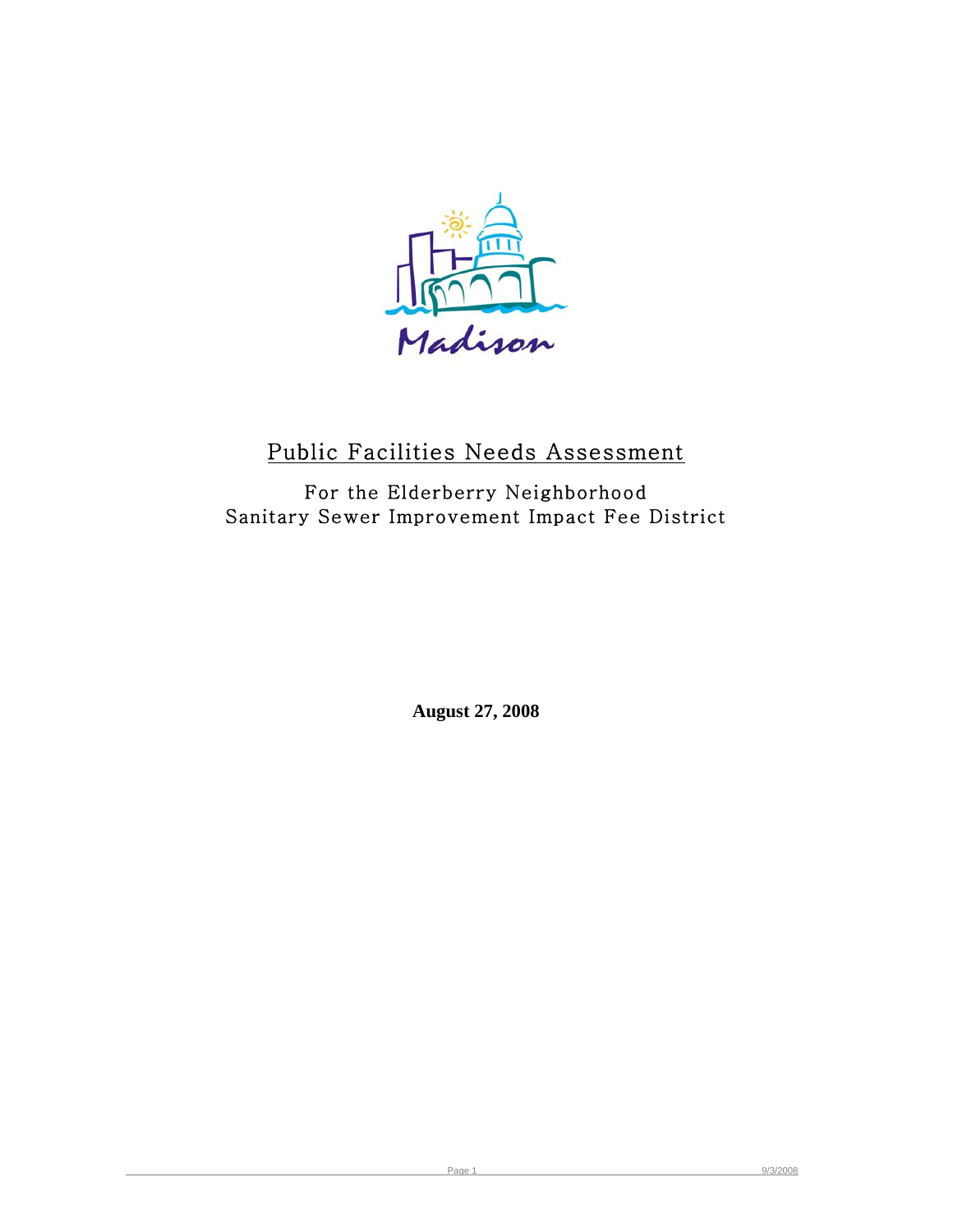### **Introduction**

The City of Madison has prepared this public facilities needs assessment. Improvements to the public sanitary sewer system are required to facilitate well-planned development in a portion of the Elderberry Neighborhood Development Plan. This work is referred to as the Elderberry Neighborhood Sanitary Sewer Improvement Impact Fee District.

The Elderberry Neighborhood Development Plan was adopted in 2002 by the City of Madison to guide development. The area is located in the west area of the City of Madison and presently includes parts of the Town of Middleton (refer to the map in *Exhibit B*). The plan includes recommendations for lands to be reserved for parks, open space, and drainage based on existing topography and natural features.

The majority of the lands upstream of the proposed sanitary sewer are in the early stages of development planning with exception of the Woodstone plat, which is schedule to begin construction in the Fall of 2008. The developing lands will require connection to this public sewerage system. Where possible, these facilities are designed to function by gravity. To serve these lands, the sanitary sewer system needs to be extended from the intersection of Elderberry Road and Pleasant View Road south 1,094 ft on the west right of way of Pleasant View Road and then west thru the University owned lands for 2,632 ft. All of the work thru the University owned lands shall be completed within City-acquired easements.

## **Existing Public Facilities**

Currently, a 15" diameter City of Madison sanitary sewer interceptor exists on the west side of Pleasant View Road at the intersection of Elderberry Road with capacity to accept the additional projected service area.

#### **New Public Facilities**

The improvements to the public sanitary sewer system consist of extending approximately 3,726 linear ft of 12" PVC sanitary sewer interceptor main and structures.

#### **Impact Fees**

In order to finance the improvements, the City of Madison, pursuant to Wis. Stats. §66.0617(2), has passed an Impact Fee Ordinance (Chapter 20 of Madison Code of Ordinances) that can require fees to be paid by developers to compensate for the capital costs necessary to accommodate land development in unplatted areas. In areas already platted, special assessments shall be used to finance a proportionate share of the costs of this project. For the Elderberry Neighborhood Sanitary Sewer Interceptor Impact Fee District, there is an impact fee assessment for sanitary sewer interceptor improvements. There is no fee rate difference between platted and unplatted areas.

#### **Adjustments to Impact Fee**

The impact fee shall be adjusted annually for inflation, based on the Construction Cost Index as published in the *Engineering News Record* (http://enr.construction.com/). The base month/year for calculating such adjustment shall be the month/year of final Common Council adoption of this Impact Fee Ordinance.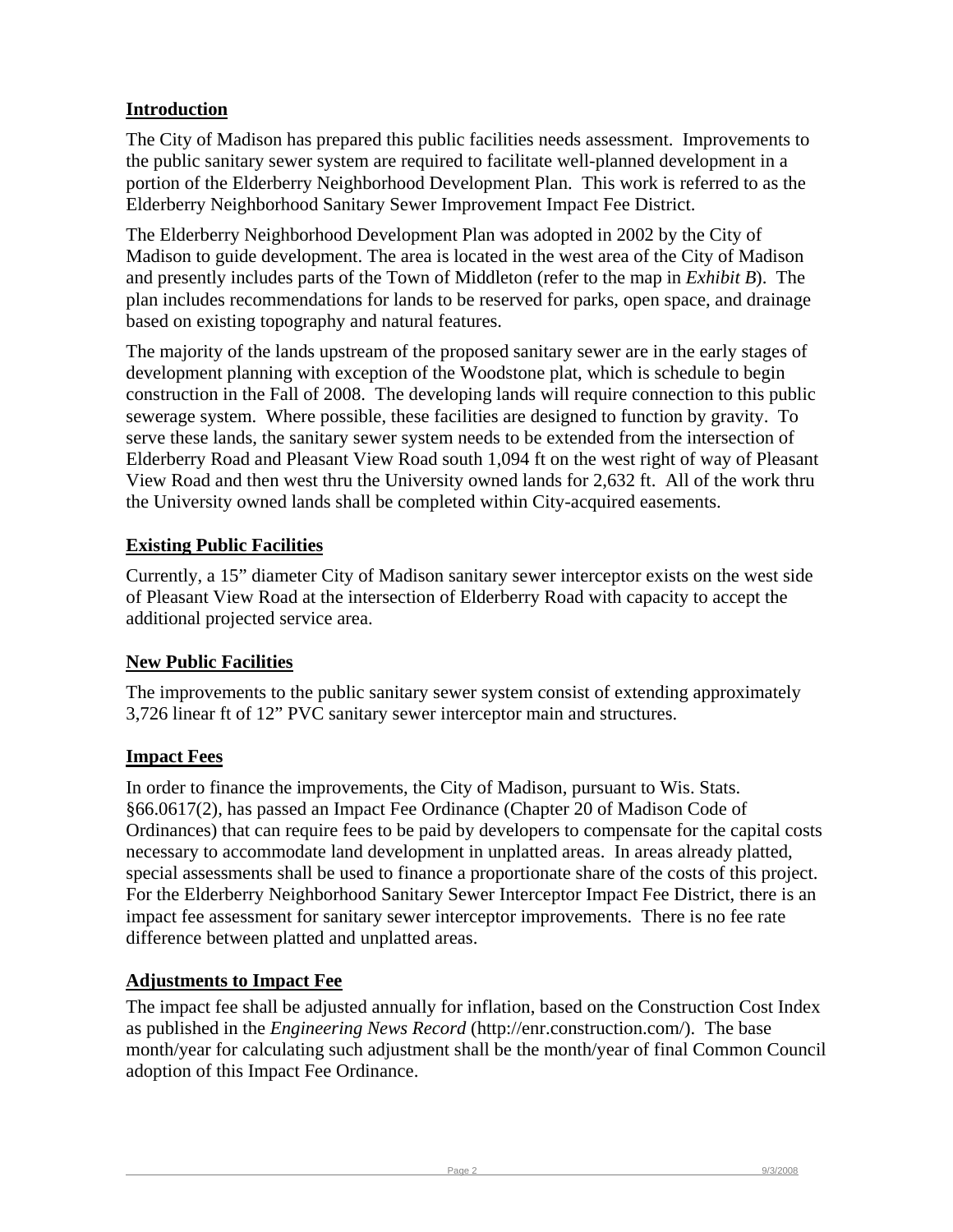#### **Location Description of Impact Fee District**

Any and all parcels (platted and/or metes and bounds), or portions thereof, that reside within, or is altered or pumped to discharge within the service areas defined in *Exhibit B*. These lands are located within the City of Madison and Town of Middleton as follows:

Parts of the South  $\frac{1}{2}$  of Section 21 and parts of the southwest  $\frac{1}{4}$  of Section 22, Town 7 North, Range 8 East in the Town of Middleton and the City of Madison.

#### **Effect of impact fees on housing costs**

The total estimated cost for the sanitary sewer extension is \$789,644.33, which includes an additional 10% for engineering and 10% contingency. The final cost for the sanitary sewer interceptor shall include sanitary pipe, backfill, structures, trench patches, and all related incidental costs.

The Elderberry Neighborhood is 244.5 acres. There are 3.86 acres of existing right-of-way, and 13.20 acres of developed parcels. It is estimated that 65% of the remaining 227.44 acres shall be developed with the other 35% dedicated to open space and right of way. This leaves 147.84 acres of developable land.

For new development, sanitary impact fees are estimated to be \$4,908.74 per net acre, or \$112.69 per 1,000 square feet, in accordance with Exhibit A. The effect on housing was calculated for several residential densities. A single-family, R2Z-zoned 3,500 sq ft lot, would incur an additional \$394.41 in impact fees. A 10,000 sq ft lot would have an additional \$1,126.89. A medium-density, multi-family development in an R-4 general residential district would see an average of \$225.38 per unit.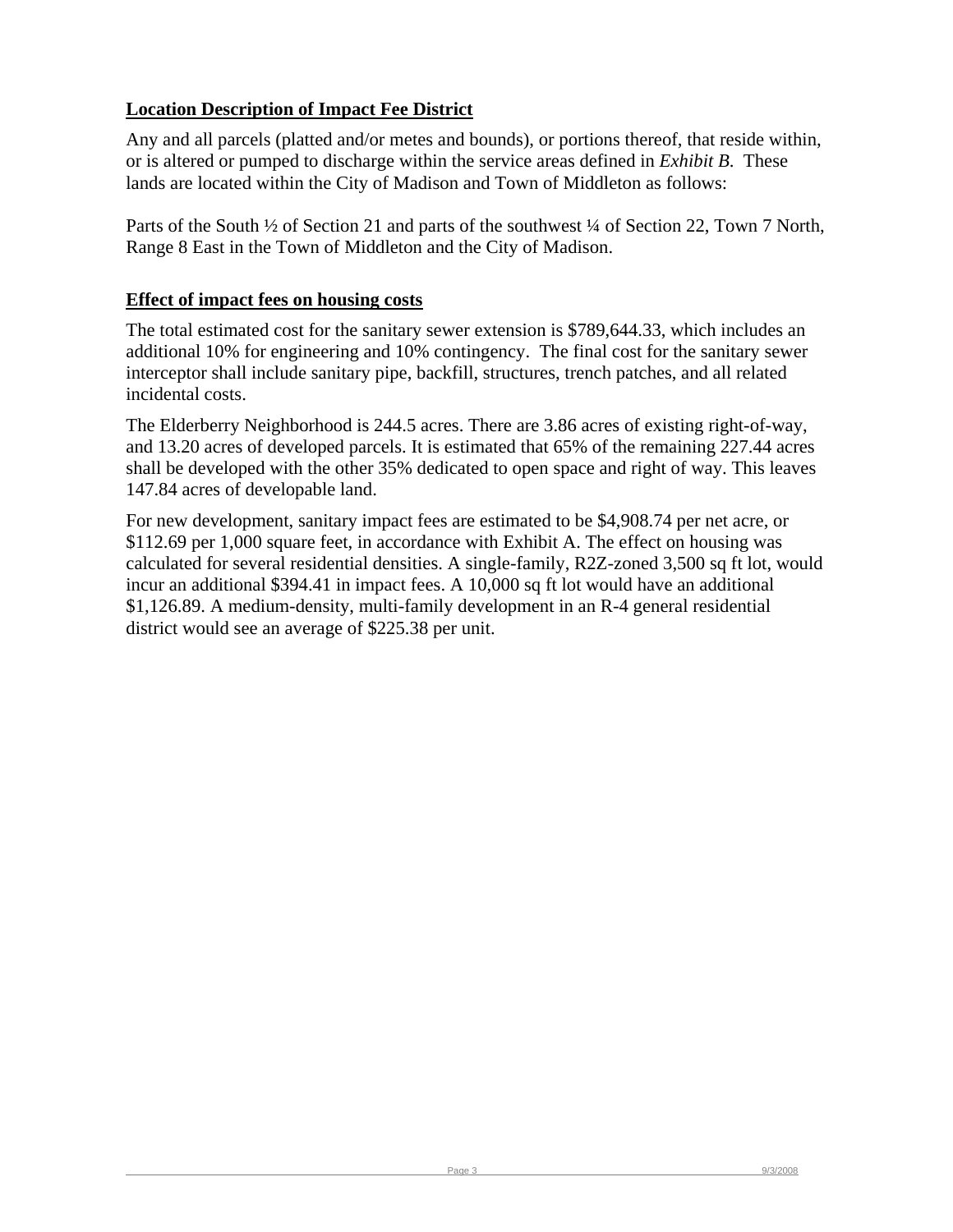#### **Elderberry Sewer Extension Contract #6167 Project # 53W0575**

**Sanitary Main Cost**

| Item# |                                                        | Quantity       | Unit | <b>Unit Cost</b> | <b>Total Cost</b> |
|-------|--------------------------------------------------------|----------------|------|------------------|-------------------|
| 10704 | <b>Traffic Control for Sanitary Sewer Installation</b> |                | L.S. | \$5.000.00       | \$5,000.00        |
| 10914 | Mobilization for Sanitary Sewer Installation           |                | L.S. | \$10,000.00      | \$10,000.00       |
| 20109 | Finish Grading                                         |                | L.S. | \$5,000.00       | \$5,000.00        |
| 20217 | Crushed Stone (Sewer Access Road UW property)          | 2,139          | Ton  | \$10.00          | \$21,390.00       |
| 20218 | Clear Stone 3"                                         | 300            | Ton  | \$15.00          | \$4,500.00        |
| 20303 | Sawcut Bituminous Pavement                             | 1,000          | L.F. | \$3.00           | \$3,000.00        |
| 21001 | Silt Fence Complete                                    | 3726           | L.F. | \$2.00           | \$7,452.00        |
| 21004 | Erosion Matting, Class 1, Type B                       | 4,140          | S.Y. | \$2.50           | \$10,350.00       |
| 21012 | <b>Erosion Bales Complete</b>                          | 30             | Each | \$10.00          | \$300.00          |
| 21013 | Clear Stone Berm for Erosion Control                   | 10             | Each | \$300.00         | \$3,000.00        |
| 21014 | <b>Construction Entrance</b>                           | $\overline{2}$ | Each | \$2,000.00       | \$4,000.00        |
| 21021 | <b>Terrace Restoration</b>                             | 3726           | T.F. | \$5.00           | \$18,630.00       |
| 40101 | 4-Inch Crushed Aggregate Base Course (Gradation #1)    | 480            | Ton  | \$9.00           | \$4,320.00        |
| 40102 | 6-Inch Crushed Aggregate Base Course (Gradation #2)    | 720            | Ton  | \$9.00           | \$6,480.00        |
| 40203 | HMA Pavement Type E-1 Binder                           | 210            | Ton  | \$45.00          | \$9,450.00        |
| 40203 | HMA Pavement Type E-1 Surface                          | 210            | Ton  | \$45.00          | \$9,450.00        |
| 50201 | <b>Rock Excavation</b>                                 | 300            | C.Y. | \$75.00          | \$22,500.00       |
| 50212 | Select Backfill for Sanitary Sewer                     | 3726           | T.F. | \$13.00          | \$48,438.00       |
| 50303 | 12" PVC Sanitary Sewer SDR-26                          | 3726           | L.F. | \$90.00          | \$335,340.00      |
| 50390 | Sewer Electronic Markers                               |                | Each | \$20.00          | \$20.00           |
| 50701 | 4' Diameter SAS                                        | 12             | Each | \$2,500.00       | \$30,000.00       |
| 50771 | <b>Internal Chimney Seal</b>                           | 8              | Each | \$400.00         | \$3,200.00        |
| 50791 | Sanitary Sewer Tap                                     | 2              | Each | \$750.00         | \$1,500.00        |
| 50801 | Utility Line Opening (undistributed)                   | $\overline{2}$ | Each | \$500.00         | \$1,000.00        |
| 90070 | Remove and Replace Fence                               |                | L.S. | \$1,000.00       | \$1,000.00        |

|                                                             |                | <b>SUBTOTAL</b>            |                   | \$565,320.00 |  |
|-------------------------------------------------------------|----------------|----------------------------|-------------------|--------------|--|
|                                                             |                | <b>ENG/CONT</b>            | 20%               | \$113,064.00 |  |
|                                                             |                | Phase 2 subtotal (Const) = |                   | \$678,384.00 |  |
| <b>Sanitary Easements</b>                                   |                |                            |                   |              |  |
| <b>Descriptions</b>                                         |                |                            |                   |              |  |
| <b>EASEMENT ACQUISITION 12" MAIN</b><br>(Real Estate Costs) | 2632           | 20                         | \$                | 2,500.00     |  |
| <b>Land Cost</b>                                            |                |                            |                   |              |  |
| <b>EASEMENT ACQUISITION 12" MAIN</b>                        | LENGTH<br>2632 | <b>WIDTH</b><br>20         | \$                | 108,760.33   |  |
|                                                             |                |                            | Phase 2 Total $=$ | \$789,644.33 |  |

|                          | <b>Total Acres</b> | % developable     | <b>Net Acres</b> |
|--------------------------|--------------------|-------------------|------------------|
| <b>Total developed</b>   | 13.2               | 100%              | 13.2             |
| <b>Total undeveloped</b> | 189.04             | 65%               | 122.88           |
| <b>Woodstone Plat</b>    | 38.4               | 65.68%            | 25.22            |
| <b>Woodstone Lot 1</b>   |                    |                   |                  |
| (exempt)                 | 0.432              | 0%                | 0.432            |
|                          |                    | Net developable   | 160.87           |
|                          |                    | <b>Total cost</b> | \$789.644.33     |
|                          |                    | Cost per acre     | \$4,908.74       |